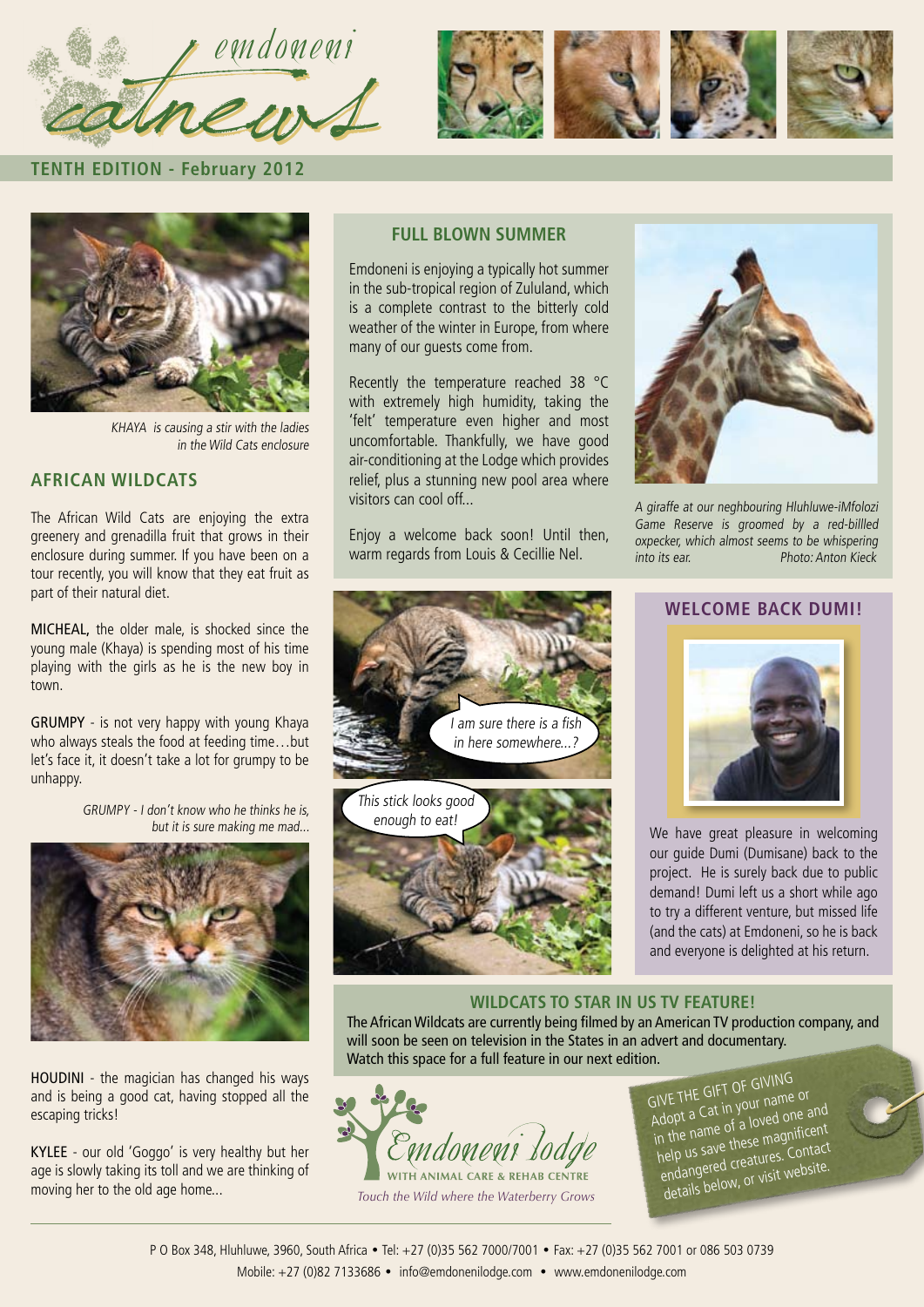### **TENTH EDITION - 10/2012**



Mmmh, that was good, may I have more?

### **CARACAL**

The Caracals are well but we need to get more females as companions for Tyson and Bar-One.

LULU & LYNXI are always content and are definite soul mates. They constantly remind us that they have mastered the trick of "living happily ever after". One can actually feel the respect and love they have for each other. Lynxi has became a 'one man' woman in the project and seems to love every minute of it. So hopefully more babies from them soon to be released back in to the wild!

BAR-ONE - has become fat, so we decided that we need to put him on a good diet to allow him to jump for his food again.

TYSON is healthy but has become very clever and does not want to jump for his food anymore! He discovered that whatever we throw up in the air always comes down, so why jump? Now he simply waits patiently for it to come back down to him!

MAX - is not happy because he is battling with a wife (Popeye) that visits the village!







Peaches and Katz playing in their "bed" (rear car seat). The 3 wild caracals, (Bar-One and Pippa's

PEACHES is so happy with her new friend and playmate - KATZ, who is also female. They are still kept in their own secluded pen outside the rehab centre because they are still very young but hopefully, at the speed they are growing, we might be able to move them sooner than we think.

offspring), are almost ready to be released. We are in the process of looking for a suitable home where they can be released back into the wild. They would be most welcome at nearby reserves, but ufortunately the process to have them accepted is a long, drawn-out one which frustrates us all. If anyone reading this has any suggestions to help, please call the team.



Impala Racking (clashing their horns together) is a common sight at Emdoneni as they compete for territory at the start of the breeding season.

### **INTERESTING FACT**

It is marula season and the smell of the sweet fruit is hanging heavy in the air! The impala enjoy eating the fruit which looks like they are chewing on gum. Impala are naturally attracted to the fruit as it has many vitamins essential to their diet.



DON'T FORGET THE T-SHIRTS THAT ARE ON SALE AT RECEPTION TO COMMEMORATE YOUR VISIT TO THE CATS

المستنبين ويعج

Emdoneni lodg

*Touch the Wild where the Waterberry Grows*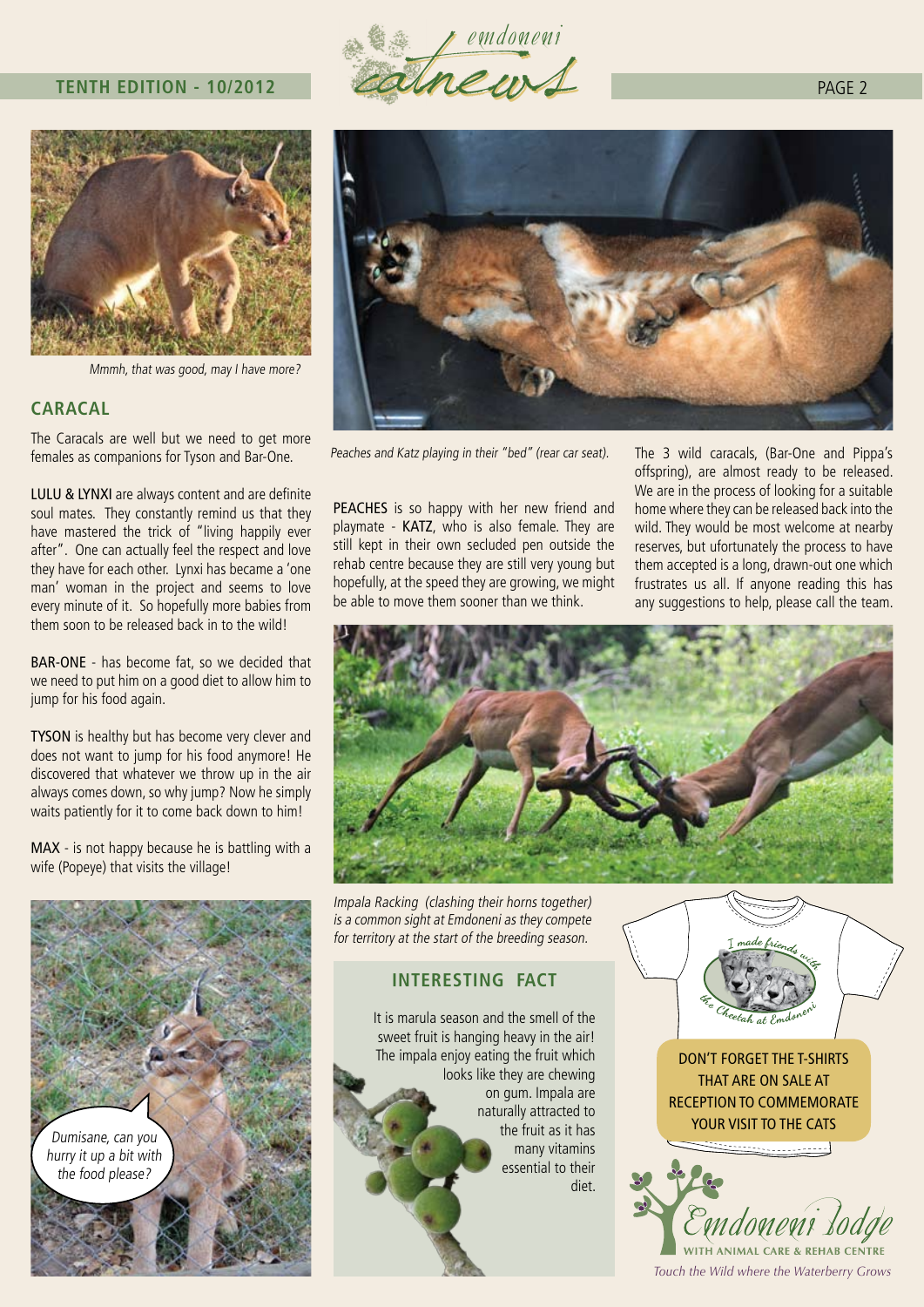### **TENTH EDITION - 10/2012**



### **CHEETAH**

THE CHEETAH FAMILY is promising to increace their numbers! Last week the two boys were calling the whole day, wanting to go to the girls' pen. We finally acted on their call and let them through. Moya, who is the dominant male, went straight to Autumn, trying to show off. Juba, on the other hand, was more interested in the tree in the enclosure than in the girls themselves! Maybe he prefers watching from a distance for now.

ZERA - is currently on medication for liver and kidney support and she is doing very well!



A cheetah needs to climb approximately 2,5m up a tree to have proper visability of their territory. Verifying that this is a natural act, you will find Juba looking out on his territory from the tree stump in the enclosure - not quite high enough, but getting there!



We were fortunate at Emdoneni to witness this very special action - a praying mantis caught a rodent! This is a natural thing for a praying mantis to do.





One of the cheetah in typical food proctection stance - crouched low and poised to move quickly.



# **A DAY IN THE LIFE...**

## **OF THE EVER-PATIENT BERNIE**



Just one more picture please?



Hold still - let me just check your teeth...



### **BROTHERS IN ARMS**

Who says brothers cannot love one another? Moya and Juba grooming each other - what they call "bonding" in nature.

### **VISITOR FROM HONG KONG**



Exchange student, Manton Woo, from St Paul's Co-Ed College in Hong Kong, enjoying interaction with the cheetah at a recent visit to the Cat Project.